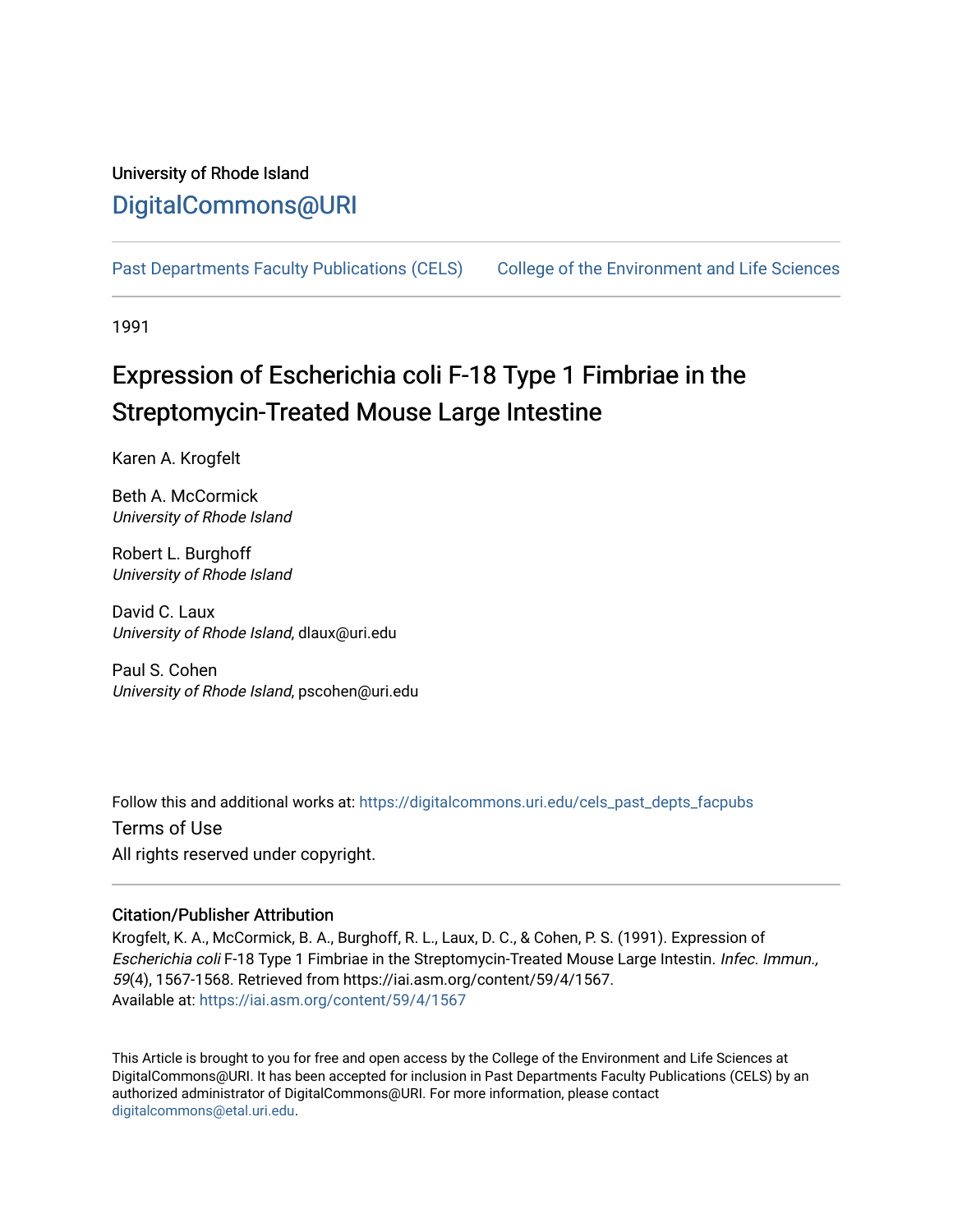## Expression of Escherichia coli F-18 Type <sup>1</sup> Fimbriae in the Streptomycin-Treated Mouse Large Intestine

KAREN A. KROGFELT,<sup>1</sup> BETH A. McCORMICK,<sup>2</sup> ROBERT L. BURGHOFF,<sup>2</sup> DAVID C. LAUX,<sup>2</sup> AND PAUL S. COHEN2\*

Department of Microbiology, Technical University of Denmark, 2800 Lyngby, Denmark,<sup>1</sup> and Department of Microbiology, University of Rhode Island, Kingston, Rhode Island 02881-08122

Received 17 September 1990/Accepted 15 January 1991

Escherichia coli F-18, isolated from the feces of a healthy human, makes type 1 fimbriae and is an excellent colonizer of the streptomycin-treated mouse large intestine. Recently, it was shown that the inability to produce type 1 fimbriae had no effect on the ability of  $E.$  coli  $F-18$  to colonize the streptomycin-treated mouse large intestine, suggesting the possibility that  $E.$  coli  $F-18$  does not express type 1 fimbriae in vivo. However, we show here that E. coli F-18 does express type 1 fimbriae in mouse cecal mucus in vivo and, in fact, appears to express substantially more type <sup>1</sup> fimbriae in cecal mucus in vivo than in L broth in vitro.

Mannose-sensitive binding of Escherichia coli bearing type <sup>1</sup> fimbriae to intestinal epithelial cells has long been recognized (4, 5); however, the role of type 1 fimbriae in intestinal colonization has been controversial. Studies of neonatal diarrhea in pigs have shown the infectivity of enterotoxigenic E. coli with the type <sup>1</sup> fimbriated phenotype to be several times higher than that of the nonfimbriated counterpart (9), yet other studies have shown that type <sup>1</sup> fimbriae are not produced by enterotoxigenic  $E$ . *coli* in the pig small intestine during disease (10). In addition, it has been recently reported that the loss of type <sup>1</sup> fimbriae in a systemically invasive  $E$ . coli K1 strain did not alter its ability to colonize the large intestines of neonatal rats but did result in a drastic decrease in oropharyngeal colonization (1).

E. coli F-18, which was isolated from the feces of a healthy human, is an excellent colonizer of the streptomycin-treated mouse large intestine  $(2, 3)$ . E. coli F-18 harbors the fim operon and makes type <sup>1</sup> fimbriae (8). Furthermore, adhesion of E. coli F-18 to specific glycoprotein receptors present in cecal and colonic mucus and to cecal and colonic brush border membranes can be inhibited by D-mannose (12), suggesting that  $E.$  coli F-18 type 1 fimbriae may mediate adhesion to intestinal mucosal components.

Recently, we reported that E. coli F-18 and E. coli F-18  $FimA^-$  (an isogenic strain which is unable to make type 1 fimbriae) could, when fed to mice simultaneously, colonize the streptomycin-treated mouse large intestine equally well, each strain persisting at approximately 10<sup>7</sup> CFU per g of feces (8). These data provided clear evidence that the ability to synthesize type <sup>1</sup> fimbriae was not a prerequisite for large intestine colonization and suggested the possibility that E. coli F-18 did not produce type <sup>1</sup> fimbriae in the large intestine in vivo.

To test this hypothesis, cecal mucus was collected from six streptomycin-treated mice colonized for 10 days with E. coli F-18 and from six streptomycin-treated mice colonized for 10 days with  $E.$   $coll$   $F-18$   $FimA^-$ . Each sample was placed in 5 ml of N-2-hydroxyethylpiperazine-N'-2-ethanesulfonic acid (HEPES)-Hanks buffer (pH 7.4), as described previously (11). Each of the two samples was homogenized in a Dounce homogenizer for 2 min. Forty-five milliliters of

HEPES-Hanks buffer (pH 7.4) was then added to each suspension. Each suspension was then left to settle for 20 min at 4°C. The top 45 ml of each suspension was withdrawn and passed through cheesecloth to remove solid debris. The suspensions were then centrifuged for 10 min  $(5,000 \times g)$ , and the pellets were resuspended in <sup>5</sup> ml of HEPES-Hanks buffer (pH 7.4). CFU per ml in each suspension was determined by plating on selective medium. Fimbriae were sheared from the bacteria in each suspension by blending five times for <sup>1</sup> min with 1-min intervals on ice. Bacteria were then pelleted by centrifugation for 10 min at 7,710  $\times$  g, leaving fimbriae in the supernatant. Urea was added to a final concentration of <sup>1</sup> M, and each supernatant was then overlaid on <sup>a</sup> <sup>1</sup> M urea-5 mM Tris-1 M sucrose cushion buffer and subjected to ultracentrifugation (150,000  $\times$  g, overnight) as described previously (6). The pellets were resuspended in water and subjected to sodium dodecyl sulfate-polyacrylamide gel electrophoresis, as described by Laemmli (7). Proteins separated on the gel were transferred to nitrocellulose and analyzed by Western blotting (immunoblotting) as described by Krogfelt and Klemm (6). Free binding sites on the nitrocellulose were blocked with 2% Tween 20, and the nitrocellulose was incubated with specific anti-type <sup>1</sup> antiserum. Binding of anti-type 1 antibodies to the fimbrial proteins was visualized by subsequent incubation with peroxidase-labeled goat anti-rabbit immunoglobulin G and tetramethylbenzidine. The anti-type <sup>1</sup> antibodies utilized were raised in rabbits against purified type <sup>1</sup> fimbriae by Krogfelt and Klemm (6). Prior to utilization, the antiserum was adsorbed with whole  $E$ . coli F-18 FimA $^-$  in order to remove nonspecifically reactive antibodies.

Type <sup>1</sup> fimbrial subunits were observed in the cecal mucus of mice colonized by  $E.$  coli F-18 but not in mice colonized by E. coli F-18 FimA<sup>-</sup> (Fig. 1, lanes 3 and 4). Interestingly, E. coli F-18 appeared to overexpress type <sup>1</sup> fimbriae in mouse cecal mucus in vivo relative to the amount expressed in vitro in L broth (Fig. 1, lanes <sup>2</sup> and 3). That is, judging from the immunoblot signal,  $10^7$  CFU of E. coli F-18 obtained from cecal mucus in vivo appeared to produce significantly more type 1 fimbrial subunits than  $10<sup>7</sup>$  CFU of E. coli F-18 grown standing in L broth at 37°C for <sup>48</sup> <sup>h</sup> and added to cecal mucus. Also, during the type <sup>1</sup> fimbriae purification procedure, 17-kDa (monomer) and 34-kDa (dimer) fimbrial subunits were copurified, yet for reasons which

<sup>\*</sup> Corresponding author.